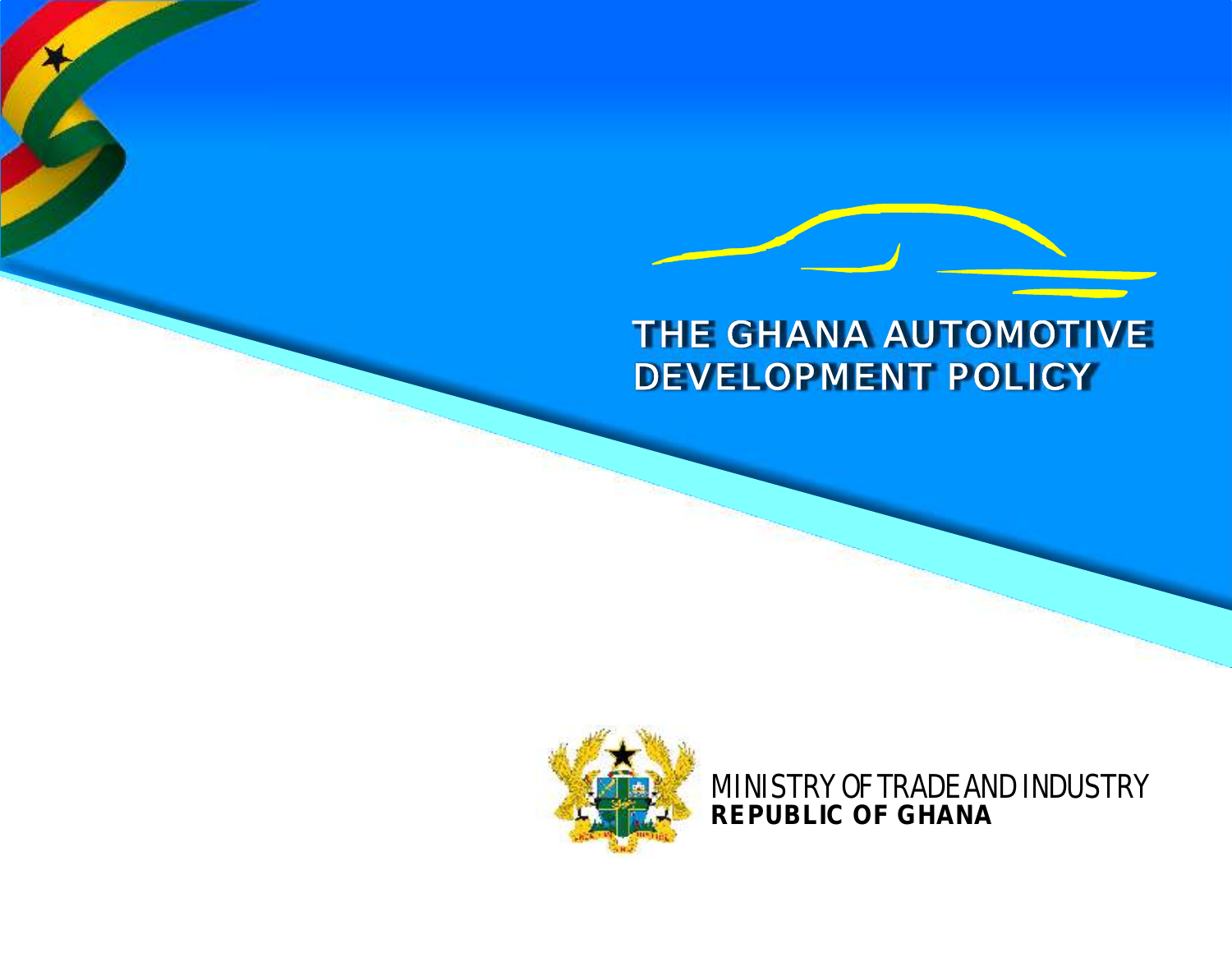

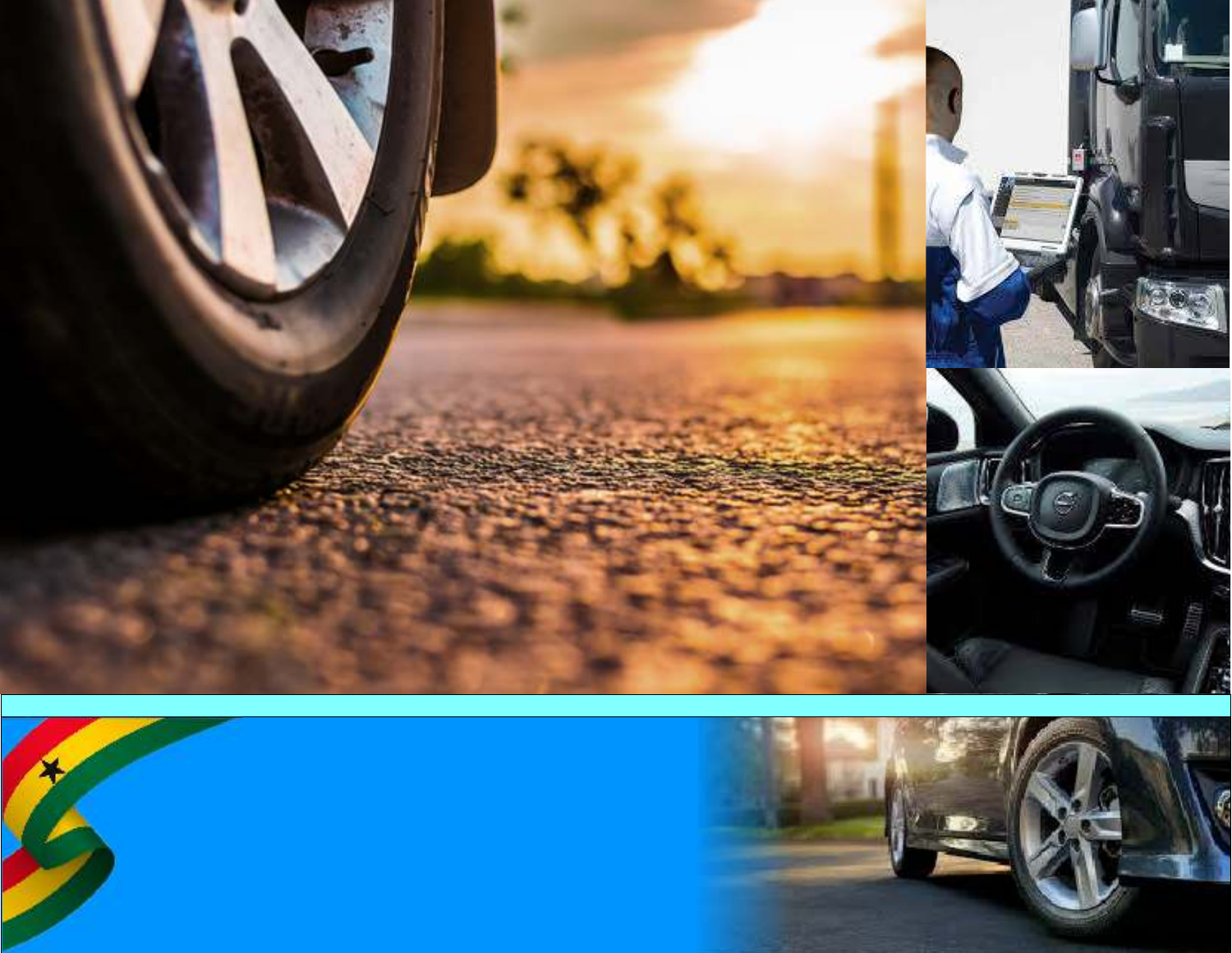# THE GHANA AUTOMOTIVE

#### **VISION**

The vision of Government for the implementation of the Ghana Automotive Development Policy (GADP) is to make Ghana a fully integrated and competitive industrial hub for the Automotive Industry in the West Africa sub-region.

**01**

#### **STRATEGIC OBJECTIVES**

- The strategic objectives of the Ghana Automotive Development Policy are:<br>• To establish a fully integrated and competitive industrial hub for automotive manufacturing in collaboration with
- ?the private sector global, regional and domestic; To generate highly skilled jobs in automotive assembly and the manufacture of components and parts, with spill
- ?over effects into other sectors of the economy; To establish an asset-based vehicle financing scheme for locally manufactured vehicles to ensure affordability for
- :vehicle buyers<br>To improve bala • To improve balance of payments through competitive import substitution and export market development;<br>• To improve vehicle safety and environmental standards; and
- 
- ?To improve vehicle safety and environmental standards; and To transform the quality of the national road transport fleet and safeguard the natural environment.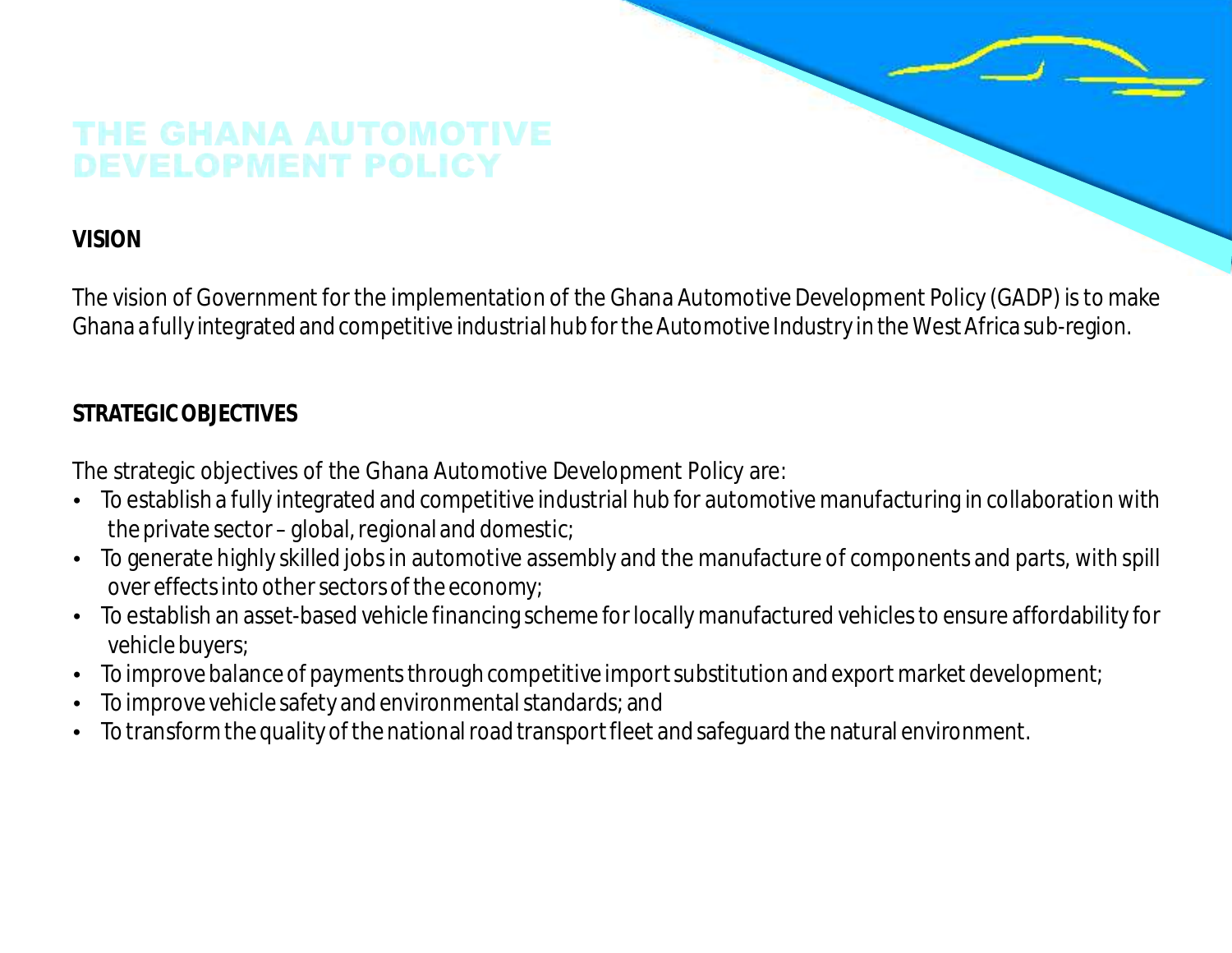#### **SCOPE OF THE POLICY**

The initial scope of the Ghana Automotive Development Policy (hereafter referred to as "the Auto Policy") is to provide the necessary framework to establish assembly and manufacturing capacity in Ghana. The initial coverage of vehicles to beassembled under the policy includes new **passenger cars, SUVs and light commercial vehicles which would include pickups, minibuses and cargo vans.**

Additional policy interventions will be introduced in the course of implementation for assembling medium and heavy-duty commercial vehicles, and for the assembly of buses. For the purpose of policy implementation and effective regulation of incentives, Ghana has categorized auto assembly into Semi-Knocked-Down (SKD), Enhanced SKD and Completely-Knocked-Down (CKD), based on the qualifying list of local or foreign assembly, and Fully-Built-Units (FBUs). Each category is defined according to place of assembly or manufacture.

#### **POLICY THEMATIC AREAS**

- 1. Incentive and Regulatory Framework
- 2. Market Development and Trade Facilitation
- 3. Environment, Standards and Safety
- 4. Access to Industrial Infrastructure
- 5. Automotive Skills and Technology Upgrading
- 6. Developing Local Component Supply Chain
- 7. Labour Relations and Productivity
- 8. Legislative Measures
- 9. Participation in the Auto Programme
- 10. Institutional and Governance Structures

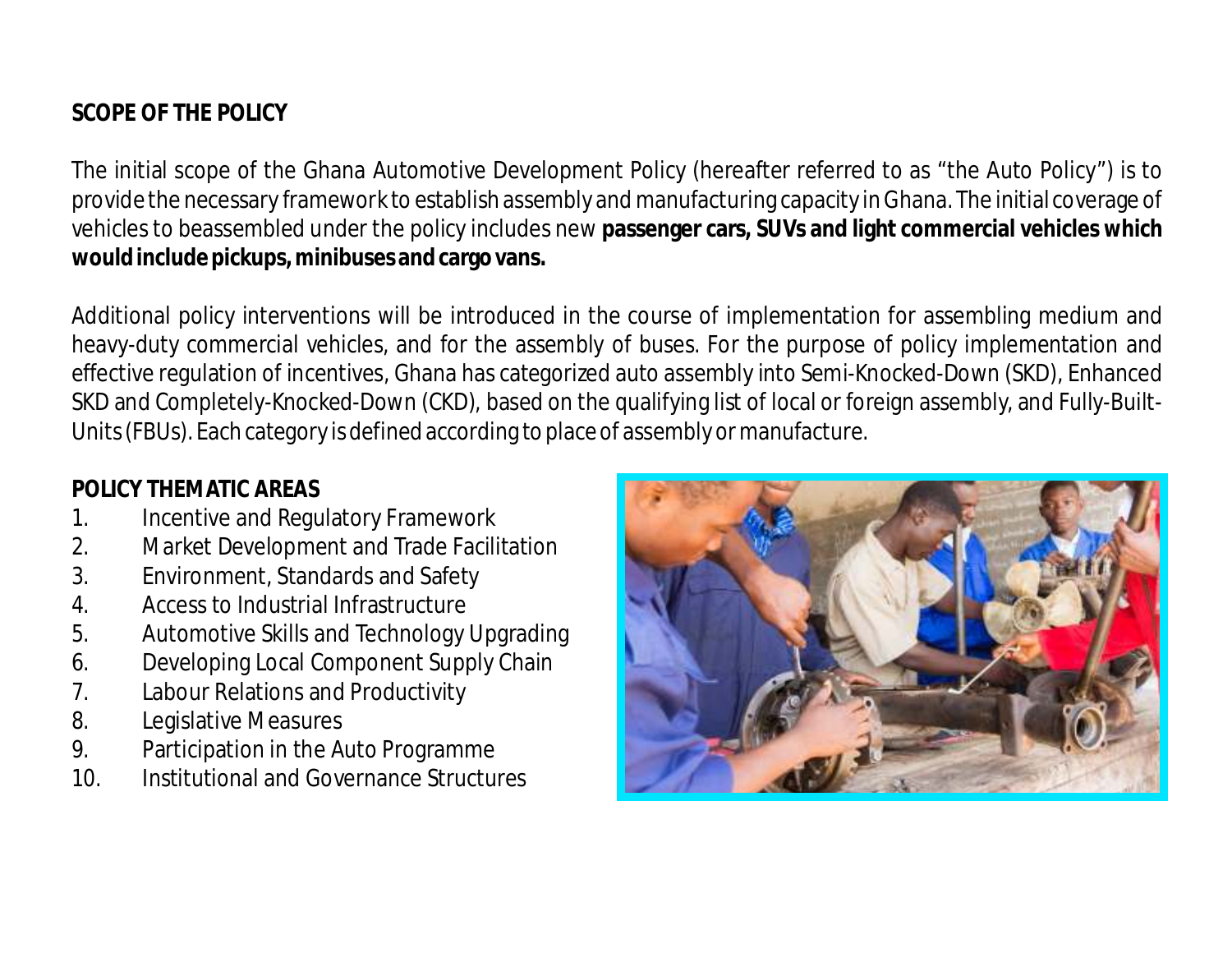### 1. INCENTIVE AND REGULATORY FRAMEWORK

**Fiscal Incentives on new vehicles for Registered Assemblers in the GADP**

#### **Tax Holidays**

#### *Policy Objective:*

To provide attractive investment incentives and tax benefits for auto-assemblers of a similar nature under the Income Tax Act 2015 (Act 896), Value Added Tax Act, 2013 (Act 870), and under Chapter 82, 87 and 98 of the Ghana Harmonized System and Customs Tariff Schedules.

- ?*Policy Prescriptions*
- Corporate Tax holiday of 5 years for Enhanced SKD Registered Assemblers.<br>• Corporate Tax holiday of 10 years to Registered CKD Registered Assemblers and Component Manufacturers to attract Component Manufacturers into Ghana and encourage Registered Assemblers to upgrade their investment to CKD Assembly.

**Note:** Basic SKD Registered Assemblers can apply through GIPC act for tax holiday in line with their level of investment.

#### **Import Duties and Levies**

#### *Policy Objectives:*

• To create a stable tariff regime that ensures that at any point in time the applicable duty and waivers are maintained at a total rate of 65% differentiation in favour of locally assembled vehicles under the Auto Programme in order to sufficiently differentiate tariffs for locally assembled vehicles from tariffs for imported vehicles.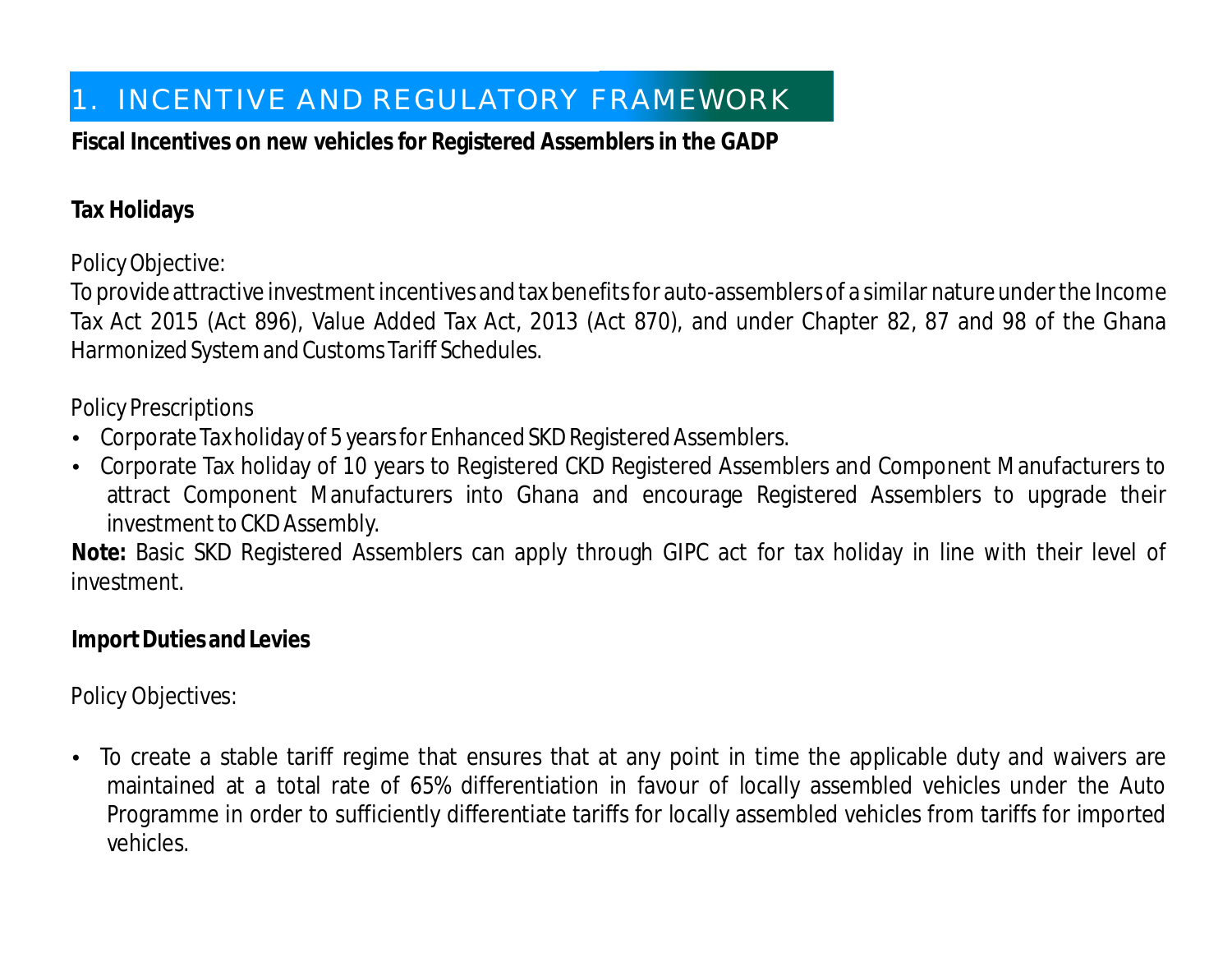

• To encourage assemblers to move from SKD to CKD and thereby create more employment and forward/backward linkages in the national economy.

- Registered Assemblers in the Auto Programme<br>• Exemption of import duties and related charges on any plant, machinery, equipment or parts of the plant, machinery or equipment (that are not already zero-rated) imported for SKD, Enhanced SKD and CKD Auto
- ?Assembly Waiver of the import duty and domestic levies on imported SKD, Enhanced SKD, and CKD kits and on Original Equipment components, including:
	- a. Import VAT
	- b. National Health Insurance Levy
	- c. GET Fund
	- d. EXIM Levy
	- e. Special Import Levy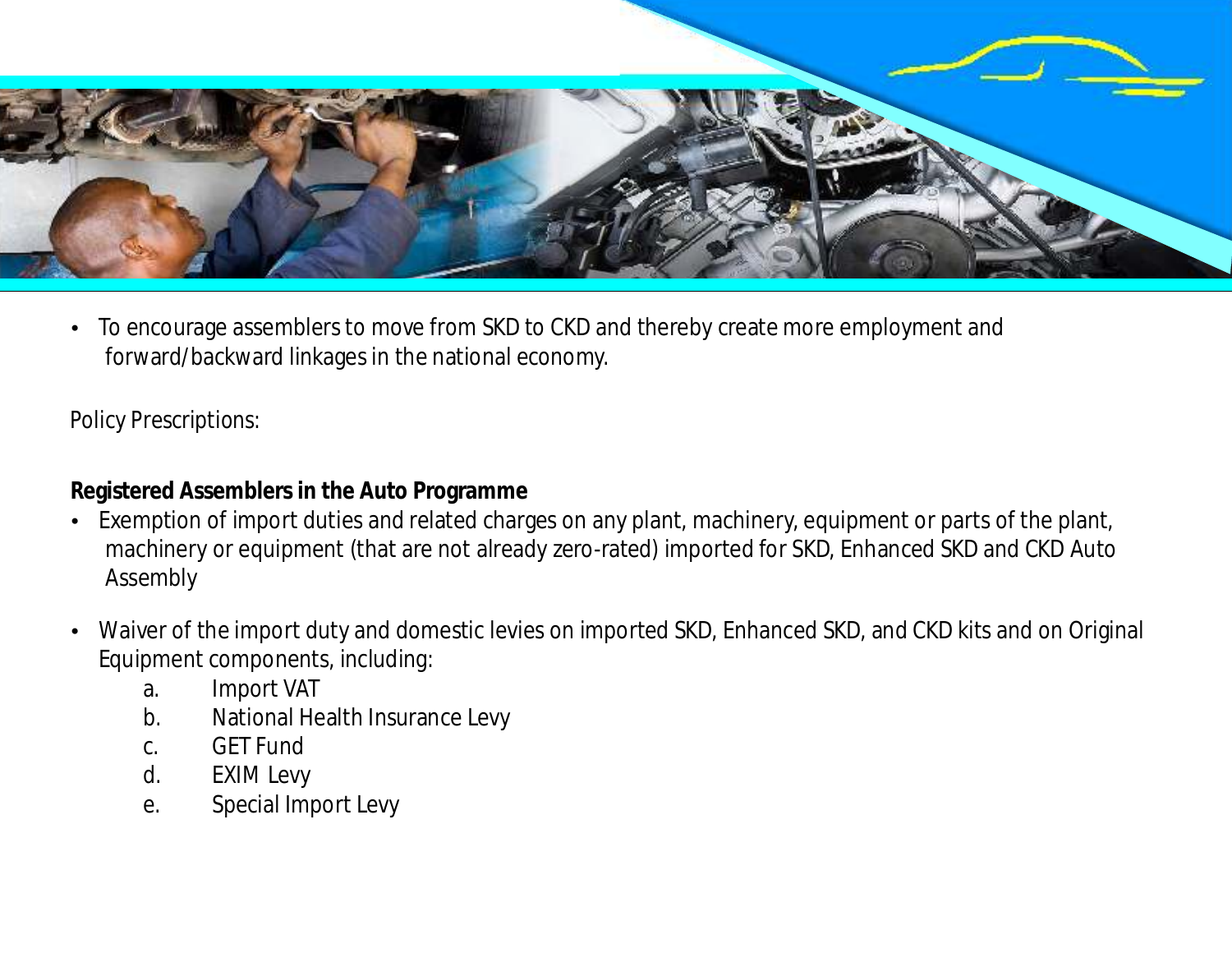**V**•**ehicle Imports outside the Auto Programme** 35% of CIF value as Import Duty on New and Used Vehicles.

?**Stringent measures will be introduced to deal with the importation of the following:**

- 
- Salvaged and Flooded Vehicles
- Salvaged and Flooded Vehicles<br>• New vehicles without destination certificate certifying that the vehicle is produced for the Ghana market.

**Value-based Duty Rebate Scheme for Imported FBUs by Registered Assemblers**

#### **Policy Objectives:**

- ?*olicy Objectives:* To encourage manufacturers to focus on producing longer runs of higher volume models locally, while importing other lower volume models at concessionary duty rates from the same Global OEM registered in the Auto Programme.<br>To prevent multi-franchise manufacturers from cross subsidizing between different brands.
- 
- To prevent multi-franchise manufacturers from cross subsidizing between different brands.<br>• To recognize the significant differences in the level of investments required to move from SKD to CKD, which
- ?will increase local value addition To incentivize the pioneers in the infant automotive industry to invest long-term in the industry and contribute to developing other industries and services essential to the consolidation and growth of the auto industry (e.g.
- ?training, technology upgrading and innovation). To encourage globally competitive manufacturing practices in Ghana

#### **Policy Prescriptions:**

?*olicy Prescriptions:*  35% Import Duty Rebate for FBUs imported from global OEMs under the GADP based on the value of their imported SKD/CKD kits. All other domestic levies will apply. The formula for rebating the FBU imports of Registered Assemblers is as follows: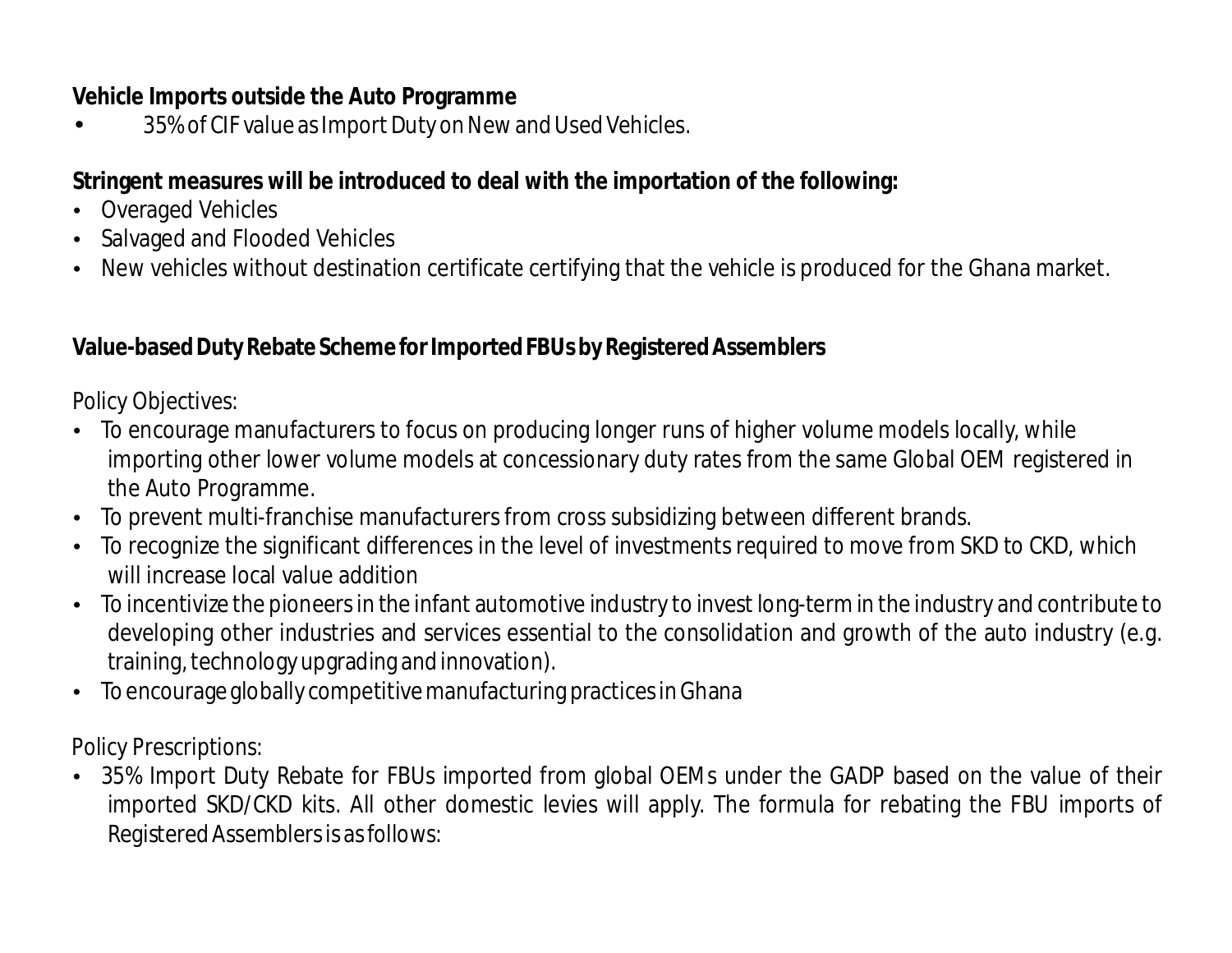- a. A multiplier of one (1:1) for SKD
- b. A multiplier of two (2:1) for Enhanced SKD
- c. A multiplier of two (2:1) for CKD
- d. Registered Assemblers could also benefit from additional incentives for making progress with Local Content, awarded on a points-based system.
- e. The rebates will be granted on a rolling monthly basis, with values in each month available for usage from the following month onwards for 12 months. These rebates are not transferable to any other parties.
- f. For this purpose, a Rebate Certificate will be issued.

### 2. MARKET DEVELOPMENT AND TRADE FACILITATION

**Government Procurement and Patronage**

#### **Policy Objectives:**

- To expand the market of local Registered Assemblers in the Auto Programme
- To encourage Ghanaians to procure vehicles locally assembled in the Auto Programme
- ?To encourage Ghanaians to procure vehicles locally assembled in the Auto Programme To replace vehicle fleet with vehicles locally assembled in the Auto Programme

- ?*olicy Prescriptions:* Preferential procurement policy for programme vehicles.**The split between locally assembled and FBU will depend on the specific requirement from Government.**
- Promotion of vehicle purchase/financing and ownership for public sector employees.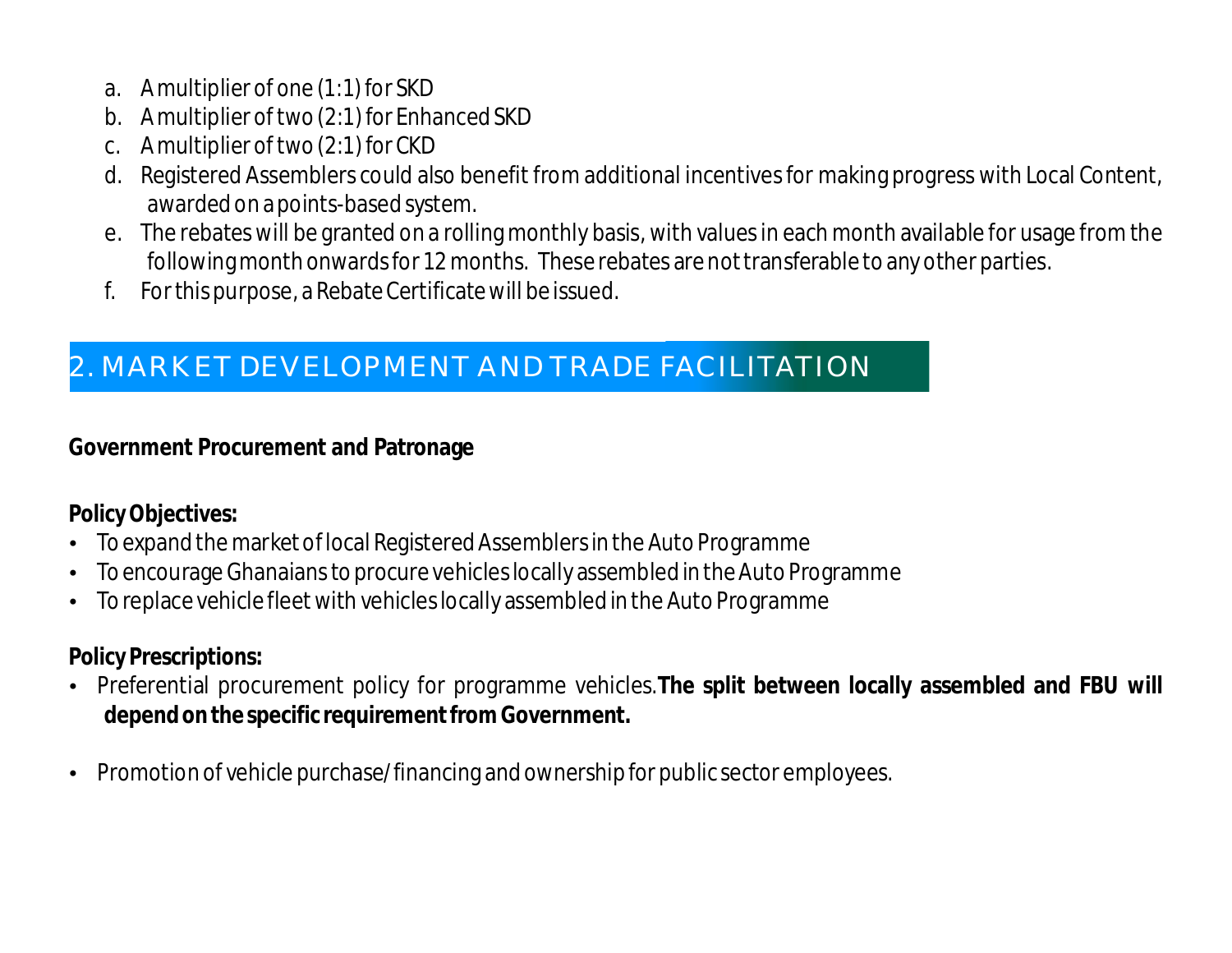#### **Vehicle Financing Schemes**

#### **Policy Objective:**

?*olicy Objective:* To make financing for the purchase of new vehicles easily accessible to consumers through affordable payment plans.

#### **Policy Prescription:**

?*olicy Prescription:* Asset-based vehicle financing scheme to promote the purchase of locally assembled vehicles and vehicles imported by local assemblers (Programme vehicles), by the general public.

**Streamlined Processes at the Port (Direct Delivery Procedure)**

#### Policy Objective:

?*olicy Objective:* To ensure an uninterrupted and reliable supply pipeline of equipment and components to the production line "just-in-time" in order to prevent stoppages.

#### **Policy Prescriptions:**

- Direct Port Delivery Procedure for all cargo consignments imported by Registered Assemblers.
- Direct Port Delivery Procedure for all cargo consignments imported by Registered Assemblers.<br>• Dedicated quay to speedily clear imported cargo consigned to Registered Assemblers.

#### **Export Development**

#### Policy Objective:

?*olicy Objective:* To develop and systematically implement long-term strategies for exporting vehicles to the ECOWAS and African Continental Free Trade Area (AfCFTA) markets and collaborating in component manufacturing and supply.

- ?*olicy Prescriptions:* ?Promotion and export of locally assembled vehicles to the ECOWAS market.
- Dedicated vehicle export programme to be implemented under the AfCFTA.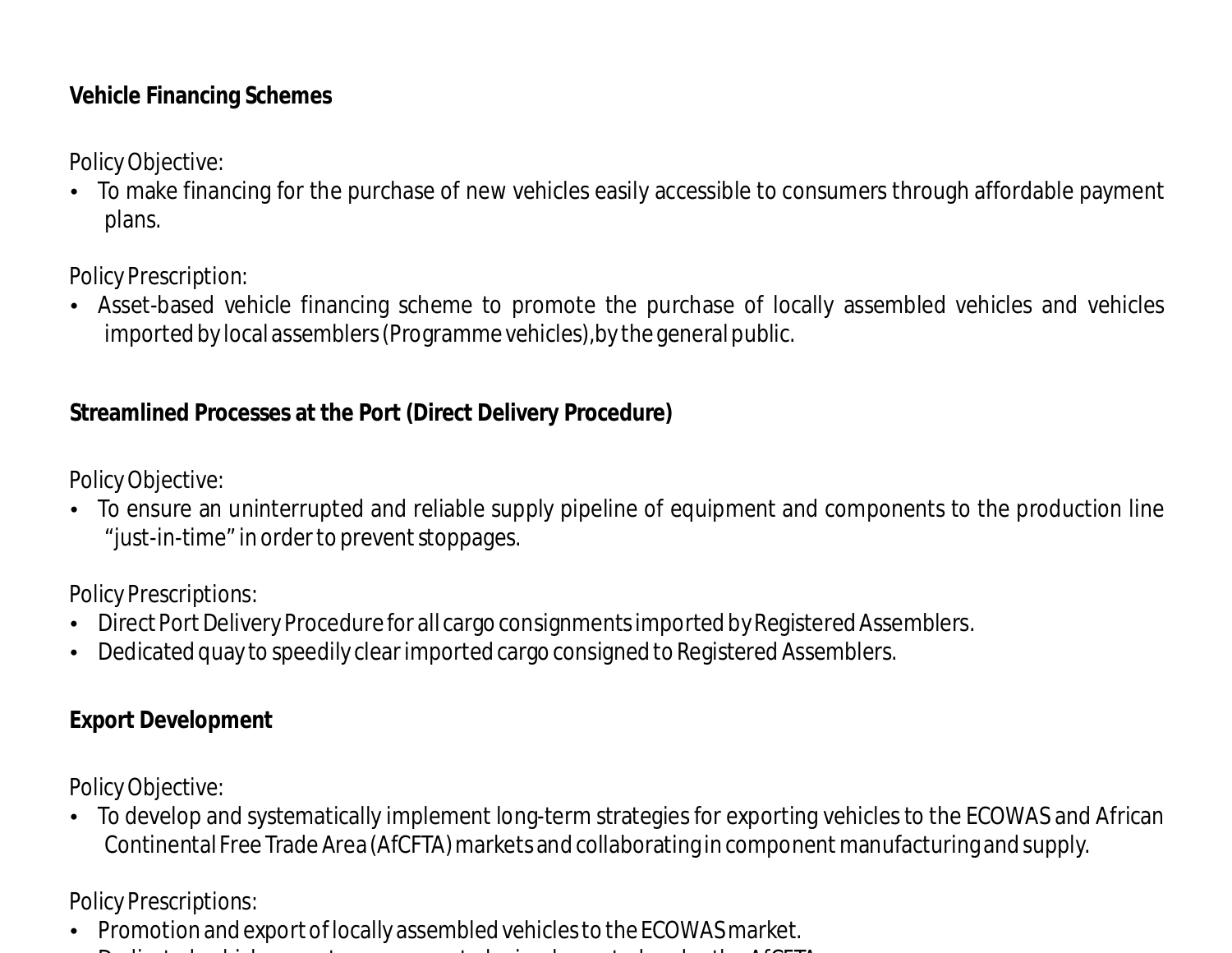### 3. ENVIRONMENT, STANDARDS AND SAFETY

**Policy Objectives:** 

- ?*olicy Objectives:*  To ensure safety of road users and vehicle owners by protecting them against vehicles not suited for the climatic and road conditions in Ghana.<br>• To increase the overall level of security and protection from vehicle theft and cloning.
- 
- To increase the overall level of security and protection from vehicle theft and cloning.<br>• To enable local manufacturers and importers to provide effective warranty and replacement part control
- guarantees<br>To enable in • To enable insurance and finance industry to improve risk management and traceability for vehicles in Ghana.<br>• To enable dealers and retailers to provide suitable equipment fitment to older vehicles.
- To enable dealers and retailers to provide suitable equipment fitment to older vehicles.

- Compulsory Vehicle Standards for all new and used vehicles.
- Compulsory Vehicle Standards for all new and used vehicles.<br>• Legitimate Test Report from OEM required for all new vehicles to facilitate homologation certification from Ghana
- ?Standards Authority. Emissions Test and Road Worthy Test by an accredited test facility for all imported used vehicles to be submitted to
- ?GSA before shipment. Vehicle Marking System to identify vehicles throughout their life span.

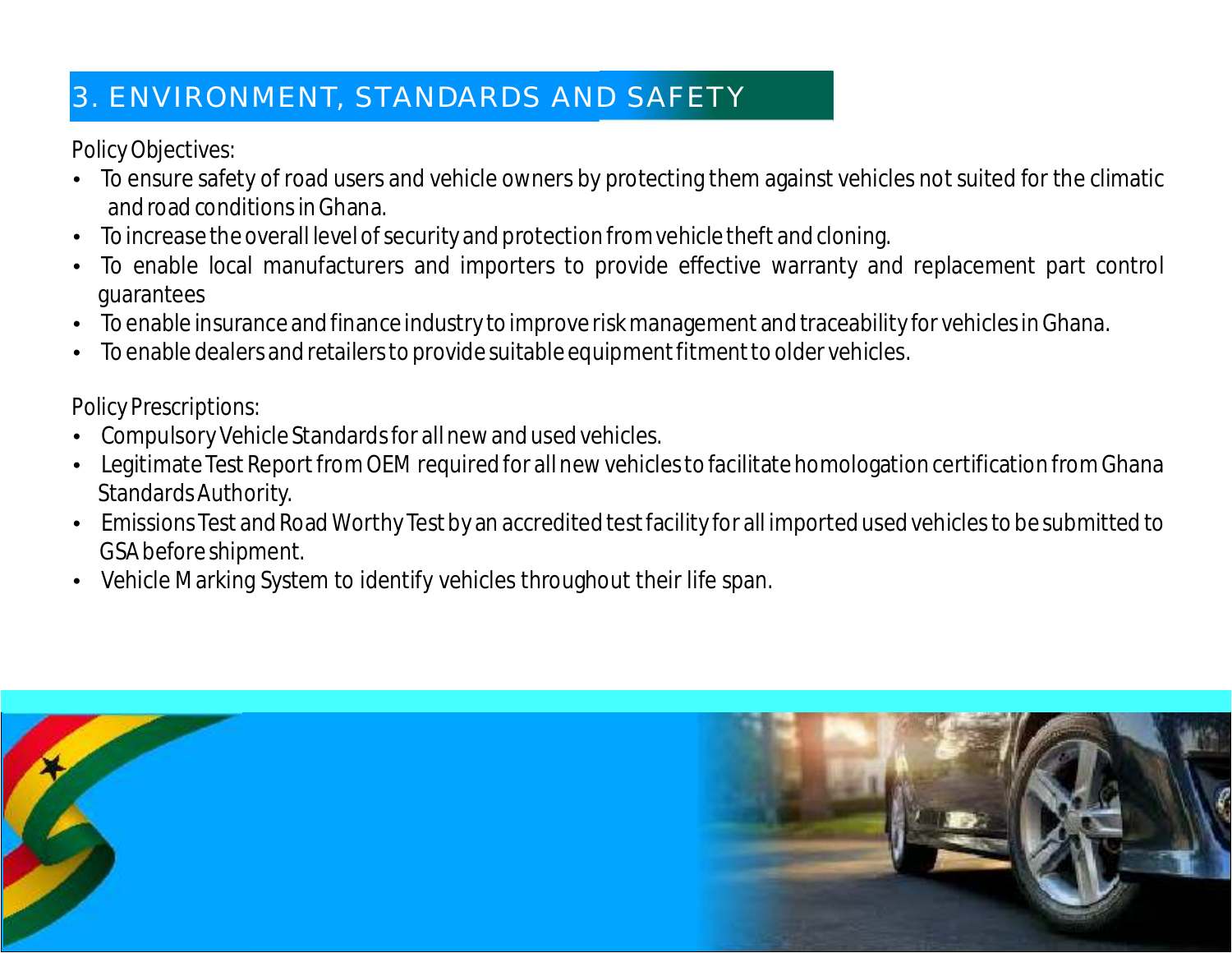#### 4. ACCESS TO INDUSTRIAL INFRASTRUCTURE

- *P*?*olicy Objectives:* To ensure that adequate and affordable serviced industrial land are made available to Registered
- ?Manufacturers, component manufacturers and suppliers To promote efficiency by co-locating assembly plants, their suppliers and service providers in an Automotive
- ?Park. (Note: It is not compulsory for manufacturers to locate within these automotive parks)

- 
- Establishment of a purpose-built Automotive Park.<br>• Facilitation of access to private sector operated industrial parks and properties.

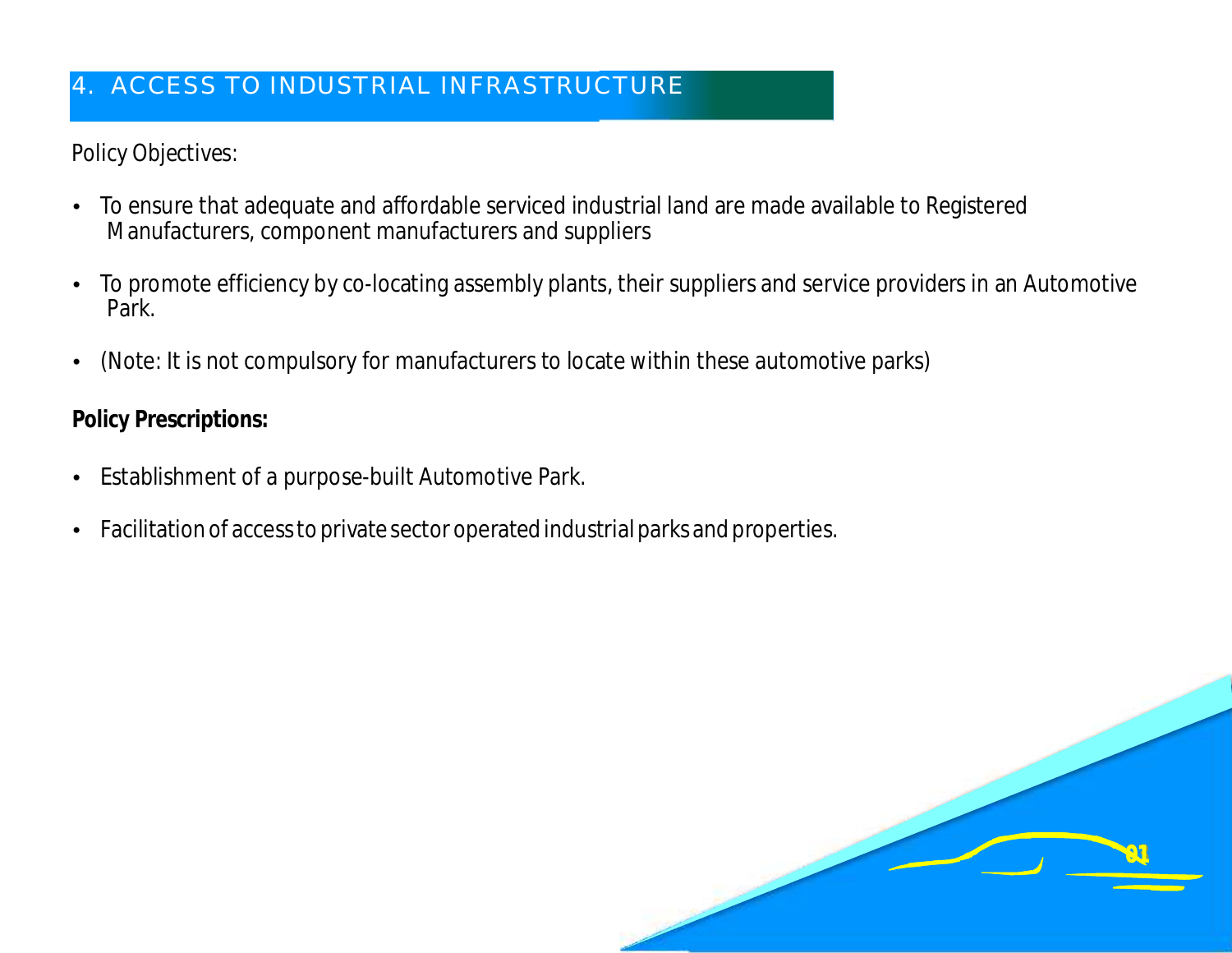#### 5. AUTOMOTIVE SKILLS AND TECHNOLOGY UPGRADING

**Skills Training and Technological Capacity Upgrading**

- ?*Policy Objectives:* To expand the skills base required locally for modern automotive assembly, component manufacturing and auto
- ?logistics/trading, To develop the requisite technological capacity for the development of local production and supply of components and parts.

- ?Foster collaboration between OEMs and Educational institutions to implement training and skills development
- ?programmes required by auto assemblers, component manufacturers and suppliers. Partner with the OEMs in the Auto Programme to provide hands-on training and technology upgrading for
- ?artisans operating small-scale auto-engineering/fabrication and auto-repair/servicing workshops Partner with the OEMs in the Auto Programme to provide relevant training to potential suppliers, dealers and
- ?distributors as part of measures to formalise the auto-trade and improve standards. Collaborate with OEMs to establish Advanced Manufacturing Technology Training and Innovation Centres in Automotive Parks, Universities and Technical Training Institutes.

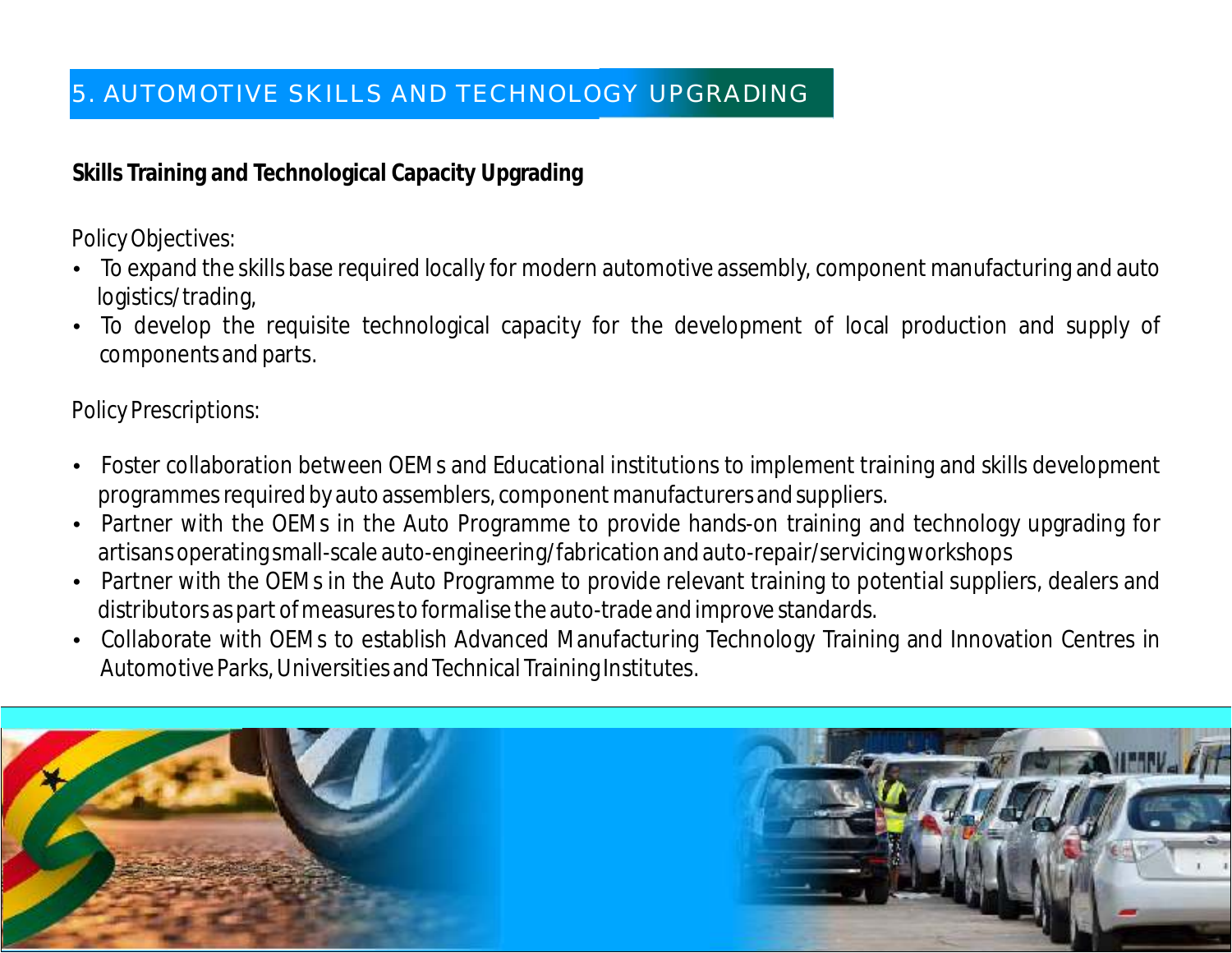### **6.**  DEVELOPING LOCAL COMPONENT SUPPLY CHAIN

#### **Supplier Development Programmes**

- ?*Policy Objectives:* To establish and implement a comprehensive Supplier Development Programme to create viable domestic
- ?enterprises capable of supplying components for local assembly and the global supply chain. To transfer the skills and technology needed by existing SMEs to find their niche in the automotive supply chain.

- ?*Policy Prescriptions:*  Develop a comprehensive programme of support to upgrade the Local Supply Chain, particularly in respect of:
	- a. Parts and Accessories
	- b. Component manufacturing
	- c. Equipment manufacturing
	- d. Logistics
	- e. Support services
- Collaborate with registered manufacturers to identify viable opportunities for developing products required in
- ?the automotive supply chain locally. Collaborate with registered manufacturers to provide suppliers with specialised training and technological support to develop quality products at competitive prices, in preparation for migration to CKD.<br>Support domestic firms participating in the local supply chain to access:
- Support domestic firms participating in the local supply chain to access:
	- a. Investment financing
	- b. Technical advice and business development assistance.
	- c. Product development support, research and development support
	- d. Access to technology and innovation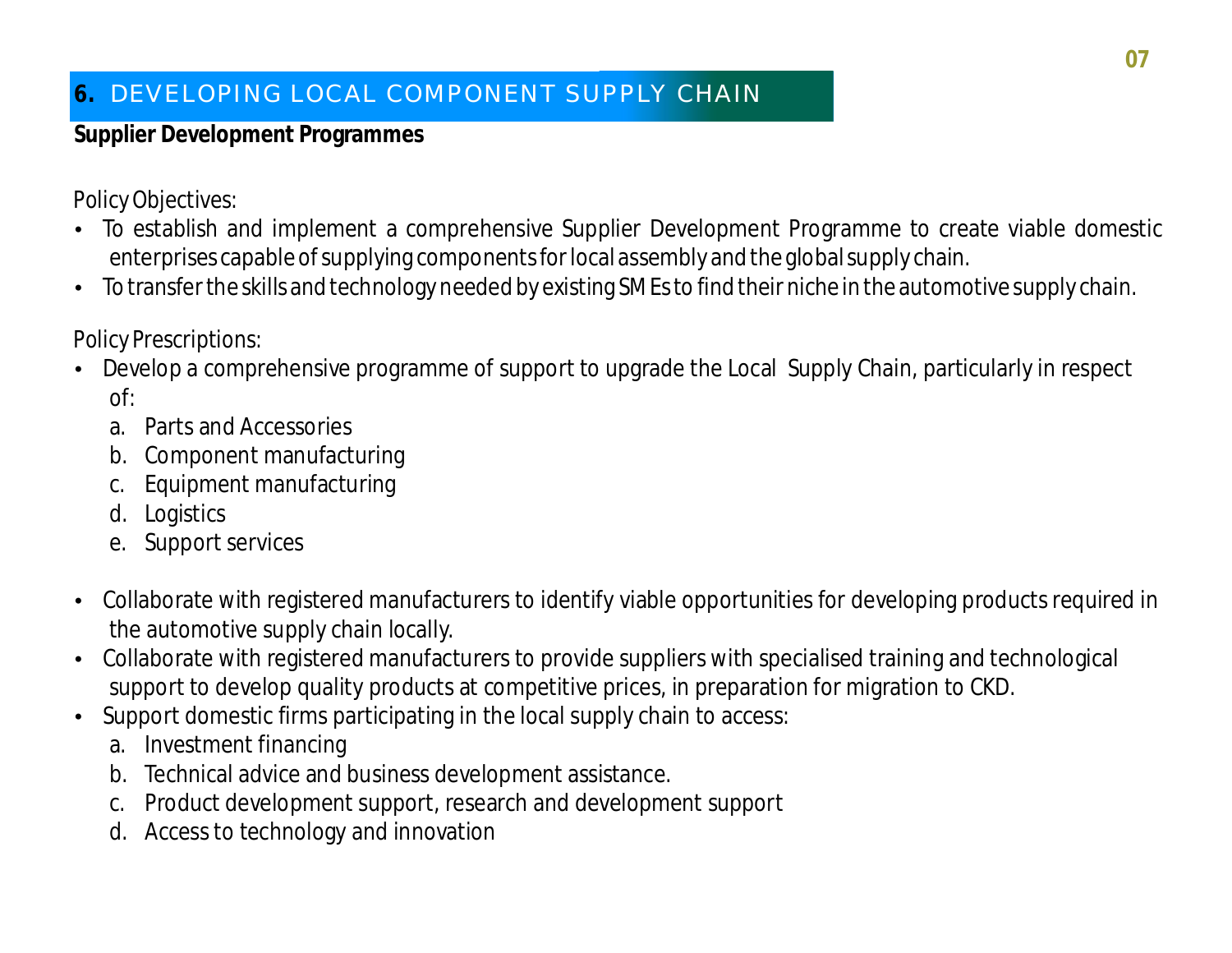### LABOUR RELATIONS AND PRODUCTIVITY

. **Policy Objectives:** 

- ?*olicy Objectives:* To ensure labour rights are protected, and participating assemblers and component manufacturers develop
- ?industrial relations in line with international best practice and structures in automotive industry. To encourage auto industry workers to unionise and establish affiliation with a relevant international labour
- ?unions. To ensure effective and mutual cooperation on issues of compensation, training and productivity improvement from the start of the auto assembly industry.

- ?*olicy Prescriptions:*  Collaborate with the automotive industry to provide training support to the auto-union to develop strong
- ?capacity for engagement in collective bargaining and productivity issues with management; Ensure that the unions are represented on the Automotive Industry Development Council and participate in
- ?developing and implementing automotive industry and government programmes under GAMDP; and Monitor and assess the state of labour relations as a key indicator of GAMDP performance.

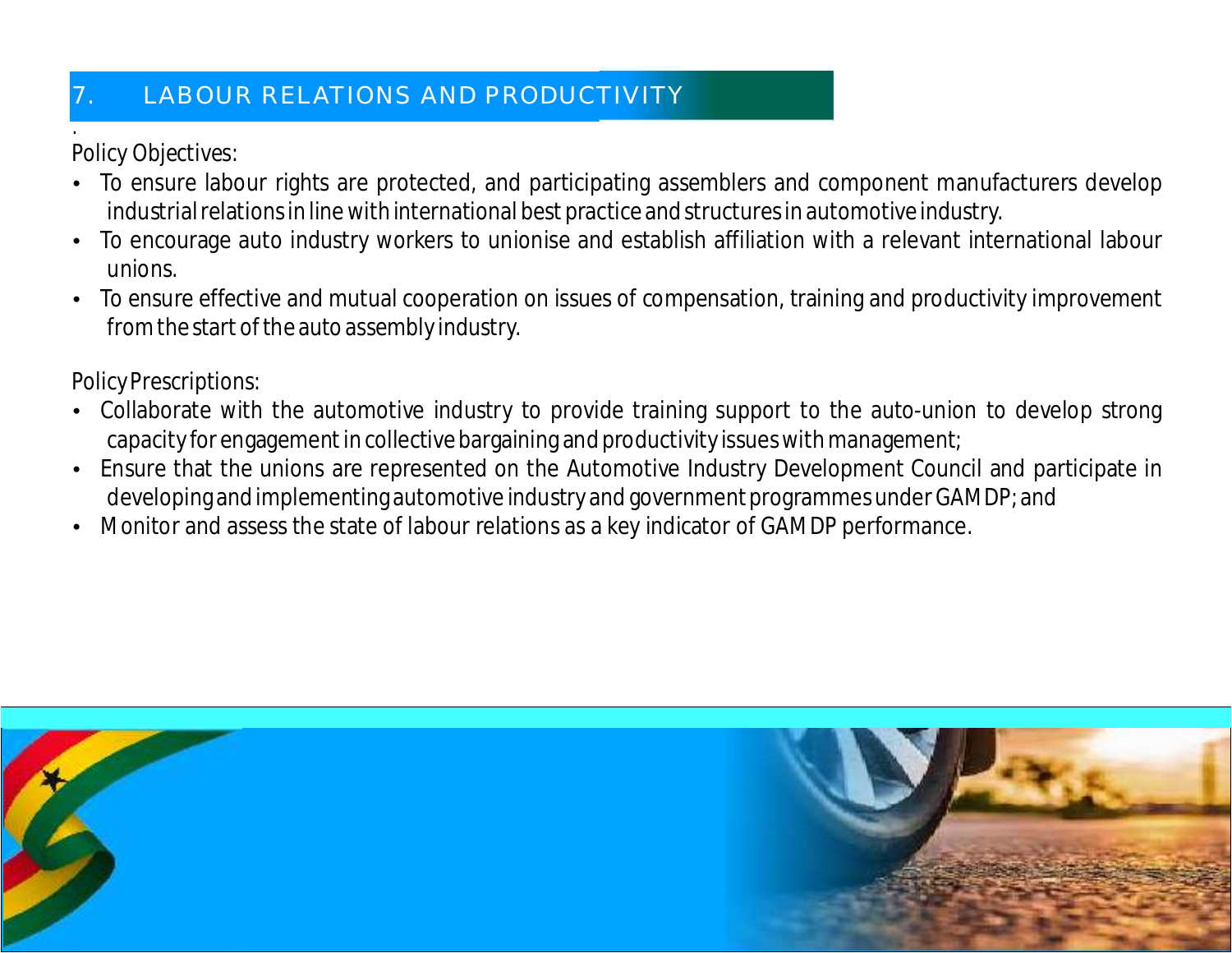### 8. LEGISLATIVE MEASURES

**Policy Objective:** 

- ?*olicy Objective:* • To ensure that all critical legislative changes come into effect at the appropriate time.<br>•
- 

- ?*Policy Prescriptions:* Revise and expand the relevant Chapter 98 of the HS and Customs Tariff Schedule to create a section assigned
- ?solely to SKD and CKD as defined in this policy document. Develop Compulsory Vehicle Standards and a Homologation process for Ghana, based on international best
- ?practice. Technical regulations will be introduced on Compulsory Vehicle Standards, Homologation and Vehicle Marking.

#### 9. PARTICIPATION IN THE AUTO PROGRAMME

In order to participate in the Auto Programme, interested OEMs and investors are required to satisfy three main administrative requirements, namely:<br>• Qualifying Criteria

- 
- Qualifying Criteria<br>• Registration into tl • Registration into the Auto Programme<br>• Inspection and Monitoring
- Inspection and Monitoring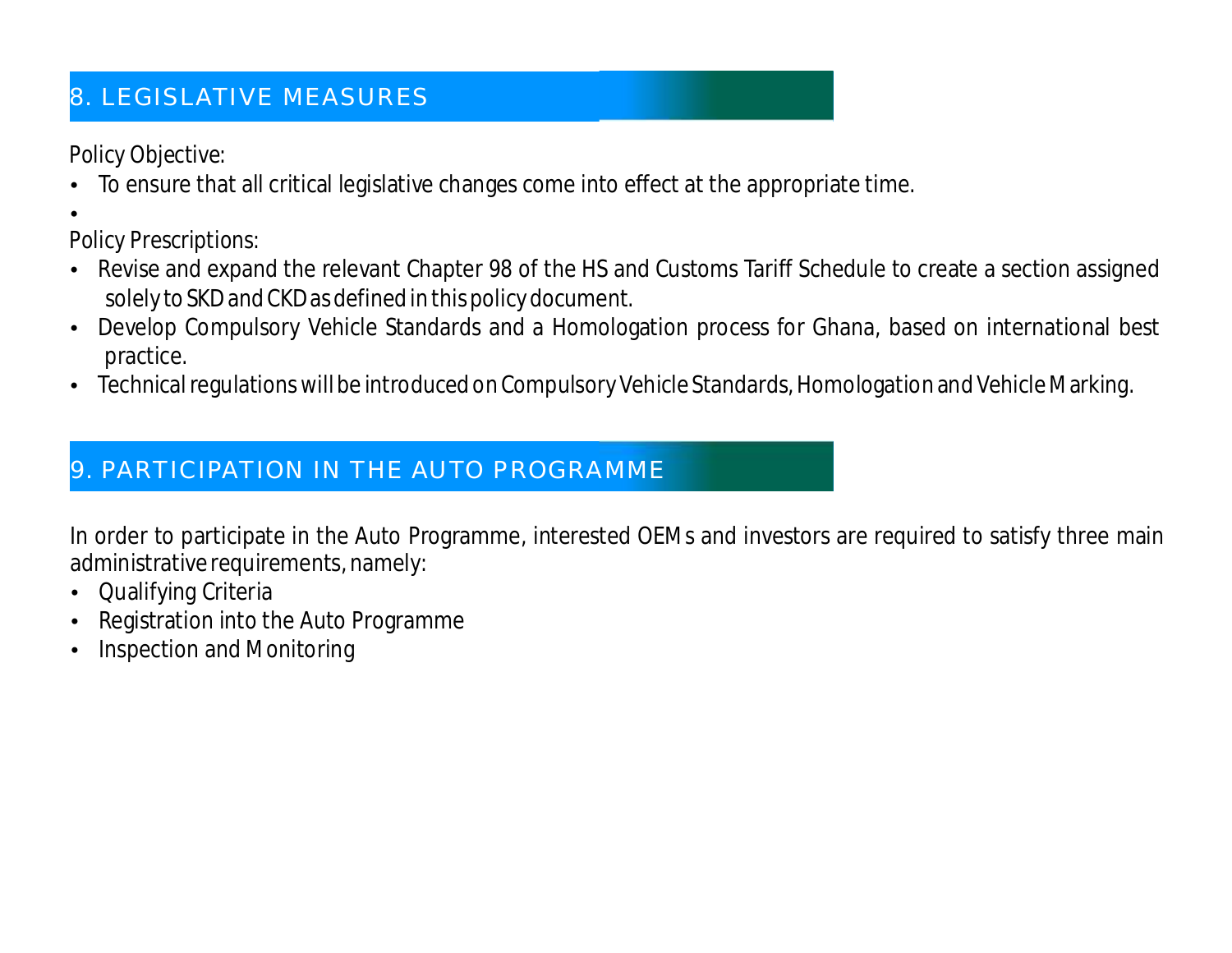**Registration into the Auto Programme**

The Ministry of Trade and Industry (MOTI) will.

- The Ministry of Trade and Industry (MOTI) will,<br>• Develop and effectively administer a Two-Tier Registration System to register manufacturers into the Auto Programme as follows:
	- *a. Pre-assembly BonafideAssembler*: This status enables a new assembly plant to import assembly plant equipment at 0% duty and also import CKD/SKD kits for trial/test production purposes at 0% import duty. To ensure that the investor can start preparations as quickly as possible, even while further checks and due diligence is being carried out by MOTI before final registration is granted (prior to the start of actual production).
	- *b. BonafideAssemblers*: This status is granted to assembly plants that are ready to start volume production. (the registered assembler would only qualify for the benefits from the programme after this status has been
- ?confirmed) Register the Assembler with Ghana Revenue Authority (Customs Division) to ensure that their details are incorporated into the Customs and Domestic Tax Systems.
- **A. The following constitute the qualifying criteria for registration as a Pre-assembly Bona Fide Assembler.**

The Applicant:

a. Should be a recognized global OEM or have a technical agreement or assembly agreement with such global OEM or have an appointed contract assembler operating under the supervision of such global OEM. The corporate entity and its structure must be clearly identified. There is a distinct difference between the Registered Assembler and the Assembler. It could be the same entity, but it could also be separate entities. The commitment/contract with Ghana Government is the Registered Assembler and he should also be the importer of SKD/CKD kits as well as the FBU's that he wants to get complementary benefits on. He will manage the contract assembler to ensure that the planned commitments are met.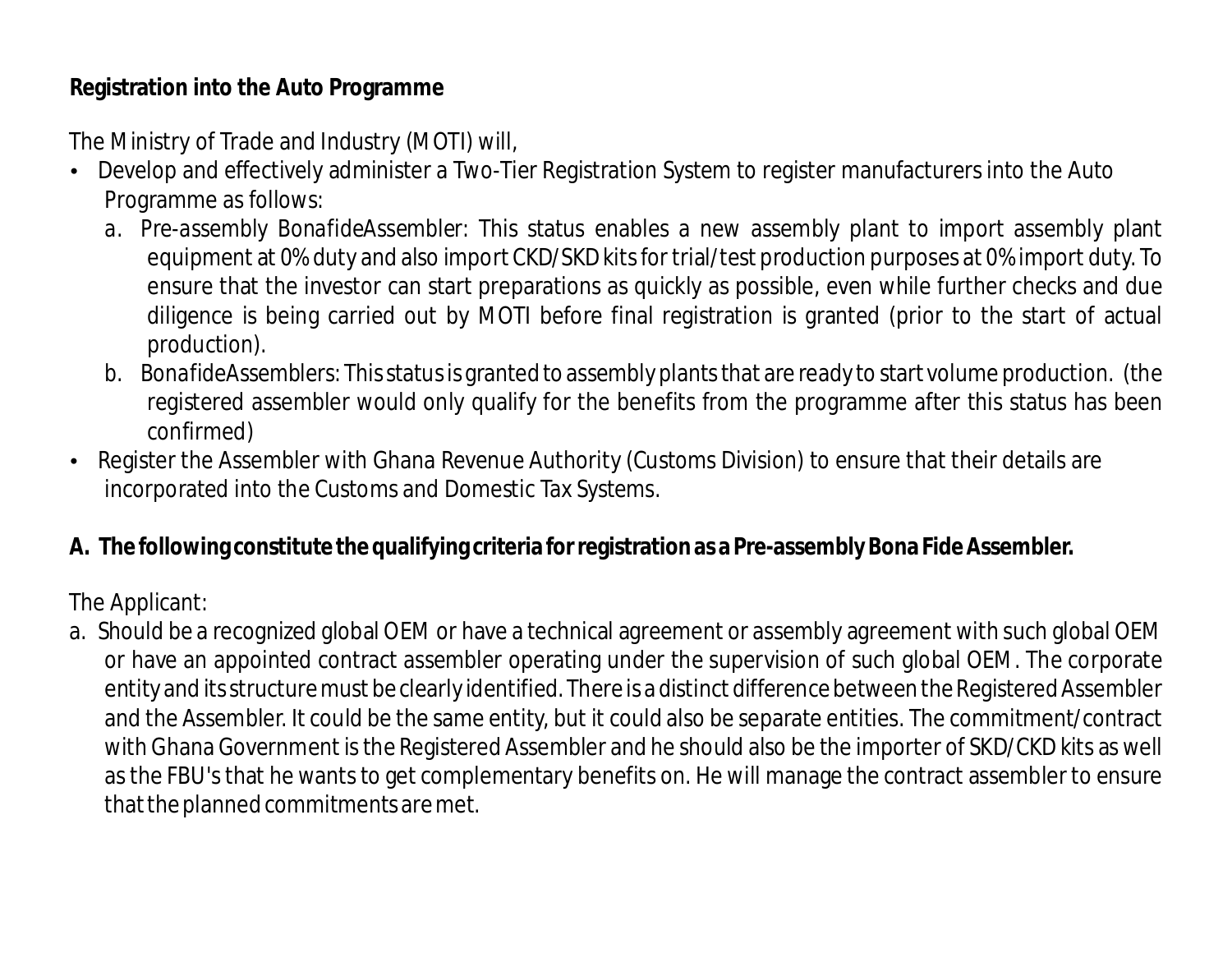- b. Will be required to submit a local value addition development and progression plan towards CKD. In the event that the Applicant is not an OEM, such progression plan should include a technical partnership agreement with an OEM. The progression plan should be based on market growth and volume (rather than specific time frames). The progression plan must be documented and lodged with MOTI so as to confirm the Applicant's intentions and to facilitate the technical monitoring of progress against the planned commitments.
- c. The factory address to be provided at registration must include copies of title deed or lease document of the factory address.
- d. The Applicant should submit to MOTI an Equipment List for the Vehicle Assembly Plant supplied by the OEM. Such list is necessary for tariff concessions provided under the GIPC Act and MOTI reserves the right to use it in the physical confirmation and tracking of the preparations for production.

- The minimum requirements for SKD are: -<br>• At least 2 workstations for assembly process.
- At least 2 workstations for assembly process.<br>• Utility supply compressed air, electricity an • Utility supply – compressed air, electricity and water.<br>• Tester line with:
- $\bullet$  Tester line with:
	- a. Wheel alignment tester.
	- b. Brake tester.
	- c. Head light aiming.
	- d. Static Quality check.
	- e. Road test.
	- f. Water test.
	- g. Repair station.
	-
- **h. Final Buy-off.**<br>• Hand tools for assembly process.
- Hand tools for assembly process.<br>• The Applicant should present an Assembly and Investment Plan clearly indicating the start of production timing and how it plans to progress to CKD assembly level. The minimum requirements for the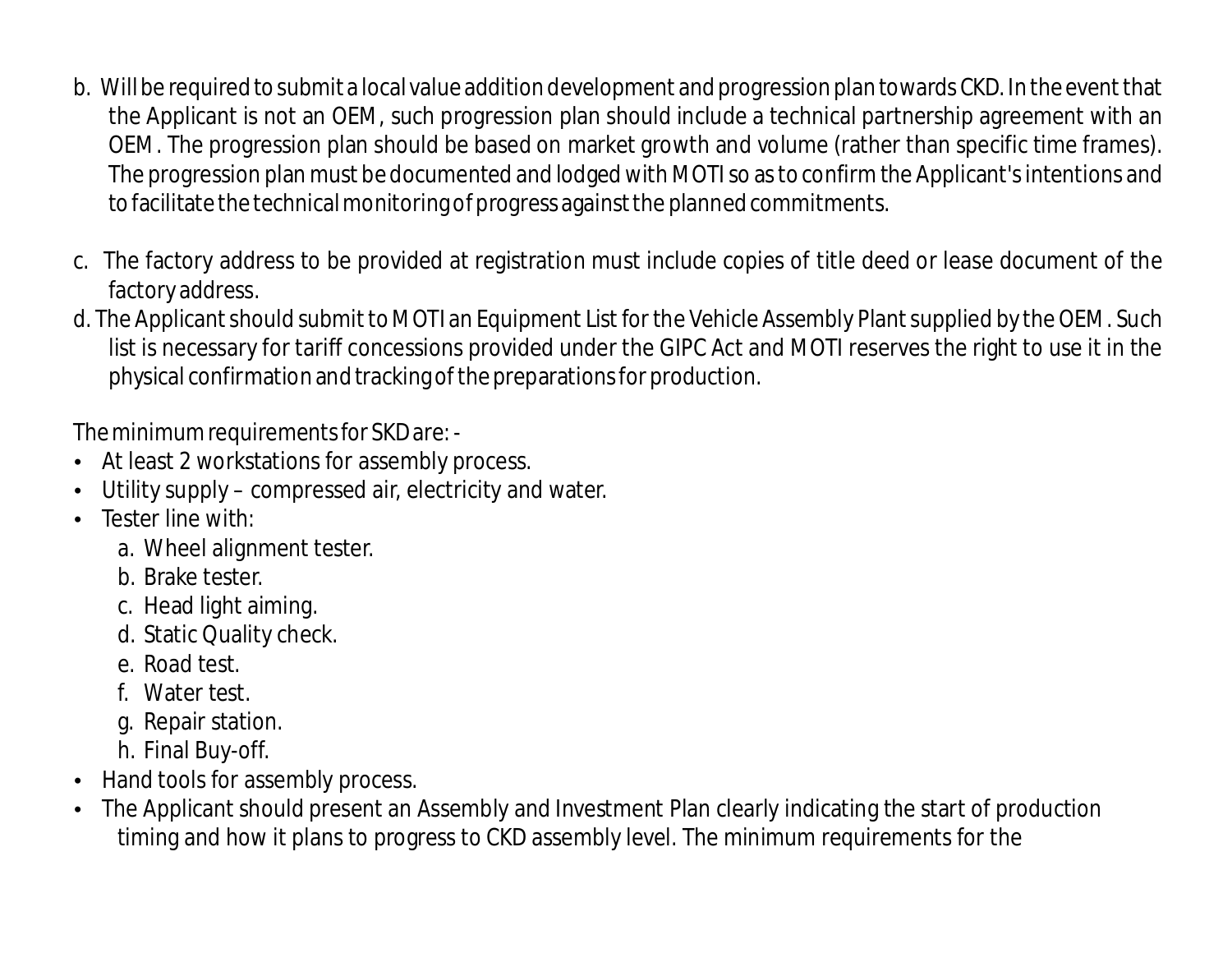Manufacturing Plan should be: -

- a. Plant Layout.
- b. Future expansion towards CKD.
- c. Utility supply requirement plan.
- 
- ?d. Human resource plan, including organisation structure and skills development plan. The application should clearly indicate the installed capacity of at least 5,000 vehicles per year.

The Applicant may engage with MOTI to provide explanations and seek clarification. Likewise, MOTI may engage with the Applicant for like purposes. However, no material variation from these requirements will be accepted MOTI will inform the Applicant in writing that it has become eligible for the status of a Pre-assembly Bona Fide Assembler.

**B. Qualification as Bona Fide Assembler**

To be accredited as a Bona Fide Assembler within the GADP the following conditions and procedures must be complied with after meeting all the requirements as a Pre-assembly Bonafide Assembler:

- a. The Bona Fide assembler should be the importer of SKD or CKD kits as well as the importer of the FBU's to qualify under the complementary import incentive scheme.
- b. The Technical Committee must confirm that the factory complies with requirements stipulated in A 5 above.
- c. The Technical Committee must confirm that the Assembler will be capable of complying with all standards and regulations that are applicable.
- d. The Assembler must register with the GRA as having the capacity and facilities to comply with the customs administration procedures as will be required by Chapter 98.13 of the Customs Book. Non-compliance with such customs administration procedures can result in the revocation of the Bona Fide Assembler status.

MOTI and the Applicant may engage for purposes of explanation, clarity and facilitation. However, no material variation of the above conditions will be permissible.

MOTI will inform the Applicant in writing that it has become eligible for Bona Fide Assembler status.